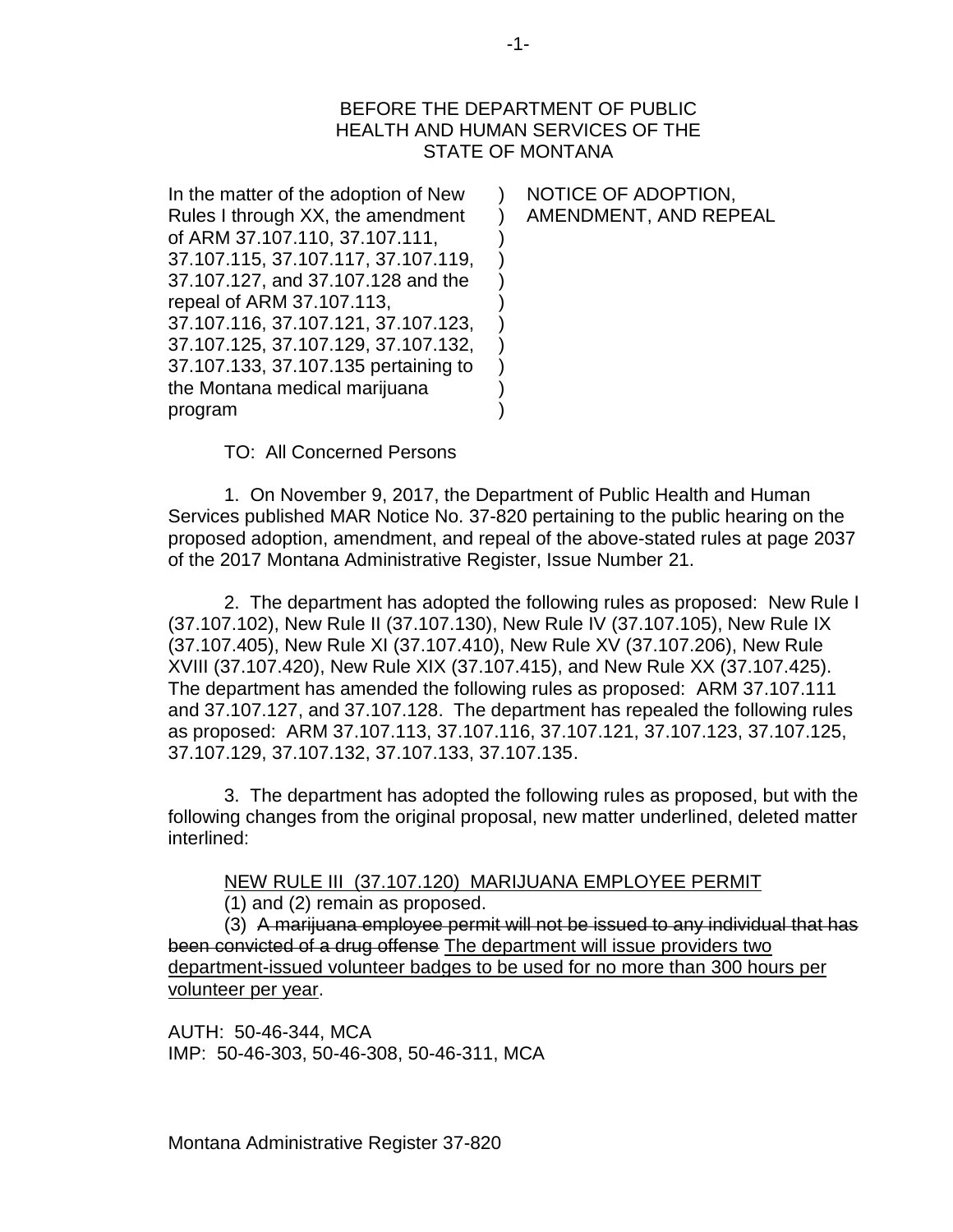#### NEW RULE V (37.107.118) MARIJUANA AND MARIJUANA-INFUSED PRODUCTS PROVIDER LICENSEE REQUIREMENTS

(1) remains as proposed.

(2) All licensee employees must wear a department-issued identification badge or clothing that easily identifies the individual as an employee.

(3) A licensee must maintain a daily log of all visitor activity to a limited access area on a registered premises. The log must contain the visitor's first and last name and date of visit.

(4) remains as proposed.

(5) A licensee must post signs inside the registered premises in a conspicuous location where the signs can be easily read by individuals on the registered premises that read:

(a) "No Minors Permitted Anywhere on This Premises Except When Accompanied By An Adult";

(b) remains as proposed.

(c) At all areas of ingress or egress to a limited access area a sign that reads: "Do Not Enter – Limited Access Area – Access Limited to Authorized Personnel and Escorted Visitors."

(6) A licensee may have up to 50 square feet of canopy space per registered cardholder:

(a) remains as proposed.

(b) a licensee may designate multiple grow canopy areas at a registered premises but those spaces must be separated by a physical boundary such as an interior wall or by at least eight feet of open space;

(c) through (7) remain as proposed.

(8) A licensee must have a written security plan maintained on the registered premises that adequately safeguards against theft, diversion, or tampering of marijuana items both on the registered premises and during transit.

(9) remains as proposed.

(10) A licensee must ensure general sanitary requirements are met on a registered premises to include:

(a) adequate and convenient hand-washing facilities;

(b) remains as proposed.

(c) adequate and readily accessible toilet facilities that are maintained in a sanitary condition and good repair;

(d) prohibiting a licensee or licensee employee with a communicable disease, open or draining skin lesions, or any illness accompanied by diarrhea or vomiting from working on a registered premises until the condition is corrected if the individual has a reasonable possibility of contacting marijuana items; and

(e) licensee or licensee employees wash hands thoroughly before starting work, prior to having contact with a marijuana item, and at any other time when the hands may have become soiled or contaminated.

(11) On-site consumption of intoxicants by any individual is strictly prohibited.

(12) through (19) remain as proposed.

AUTH: 50-46-344, MCA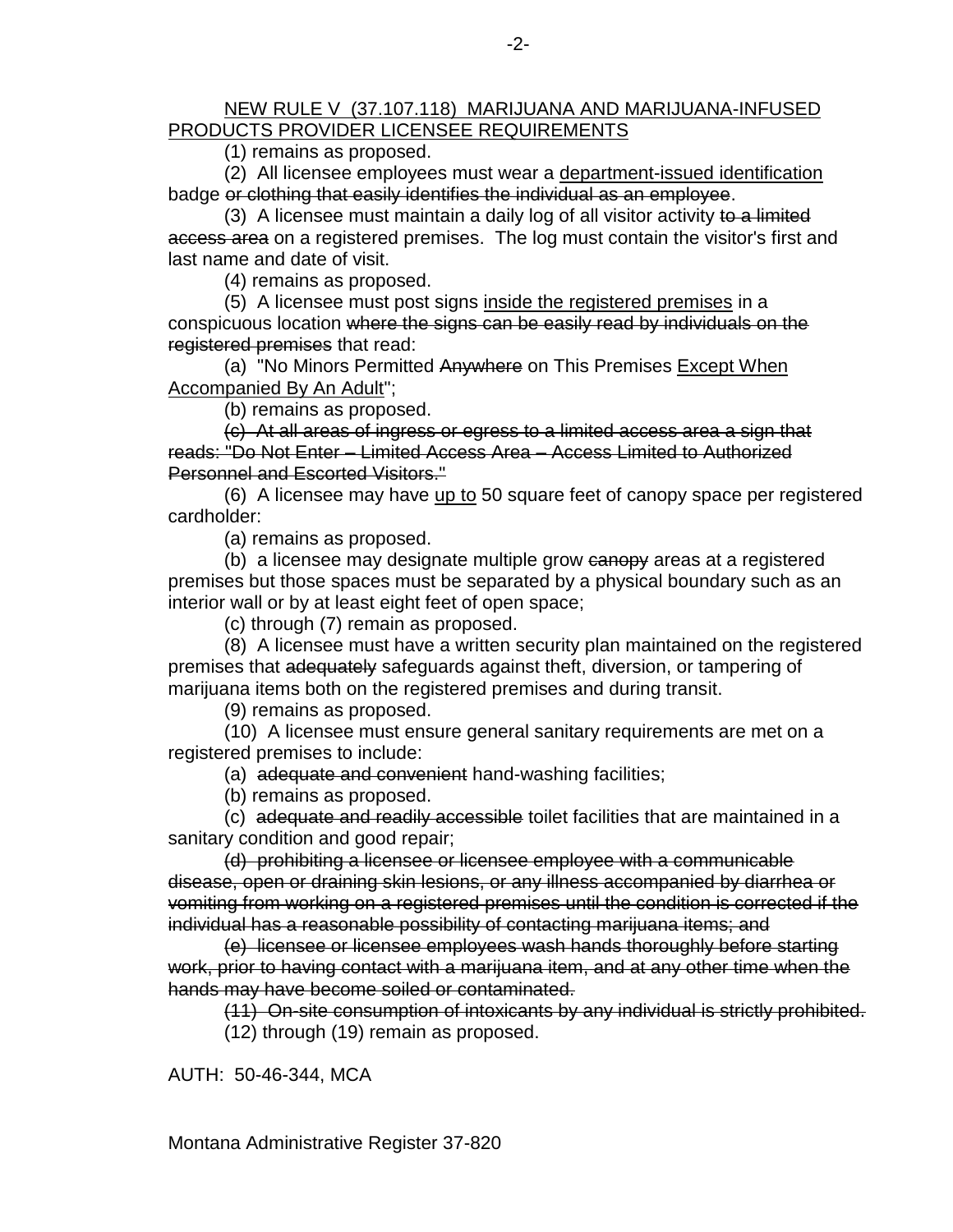IMP: 50-46-303, 50-46-308, 50-46-312, 50-46-319, 50-46-326, 50-46-328, 50-46- 329, 50-46-330, MCA

### NEW RULE VI (37.107.204) PRODUCING MARIJUANA-INFUSED PRODUCTS, CONCENTRATES, AND EXTRACTS

(1) remains as proposed.

(2) A licensee with a chemical manufacturing endorsement must:

(a) only use hydrocarbon-based solvents that are at least 99 percent purity pure, except when using solvents outlined in (3);

(b) through (5) remain as proposed.

(6) All licensees using solvent-based or solvent-free extraction processes authorized under this rule must obtain a chemical manufacturing endorsement.

AUTH: 50-46-344, MCA

IMP: 50-46-303, 50-46-308, 50-46-312, 50-46-328, 50-46-329, 50-46-330, MCA

NEW RULE VII (37.107.401) LABELING OF MARIJUANA ITEMS (1) Prior to marijuana items being sold or transferred to a registered cardholder the container holding the usable marijuana items must have a label that has the following information:

(a) through (e) remain as proposed.

(f) amount suggested for use by the registered cardholder at any one time;

and

(g) through (10) remain as proposed.

(11) A label may not:

(a) remains as proposed.

(b) be attractive to minors. For the purpose of this rule, "attractive to minors" means packaging, labeling and marketing that features:

(i) cartoons;

(ii) designs, brands or names that resemble a non-cannabis consumer product of the type that is typically marketed to minors;

(iii) symbols or celebrities that are commonly used to market products to minors;

(iv) images of minors; or

(v) words that refer to products that are commonly associated with minors or marketed by minors.

(12) and (13) remain as proposed.

AUTH: 50-46-344, MCA IMP: 50-46-303, 50-46-308, 50-46-326, MCA

NEW RULE VIII (37.107.402) PACKAGING FOR SALE TO CONSUMER

(1) remains as proposed.

(2) Marijuana items for final sale to a consumer must be:

(a) packaged in a container that is child-resistant as certified by a qualified third-party child-resistant package testing firm; or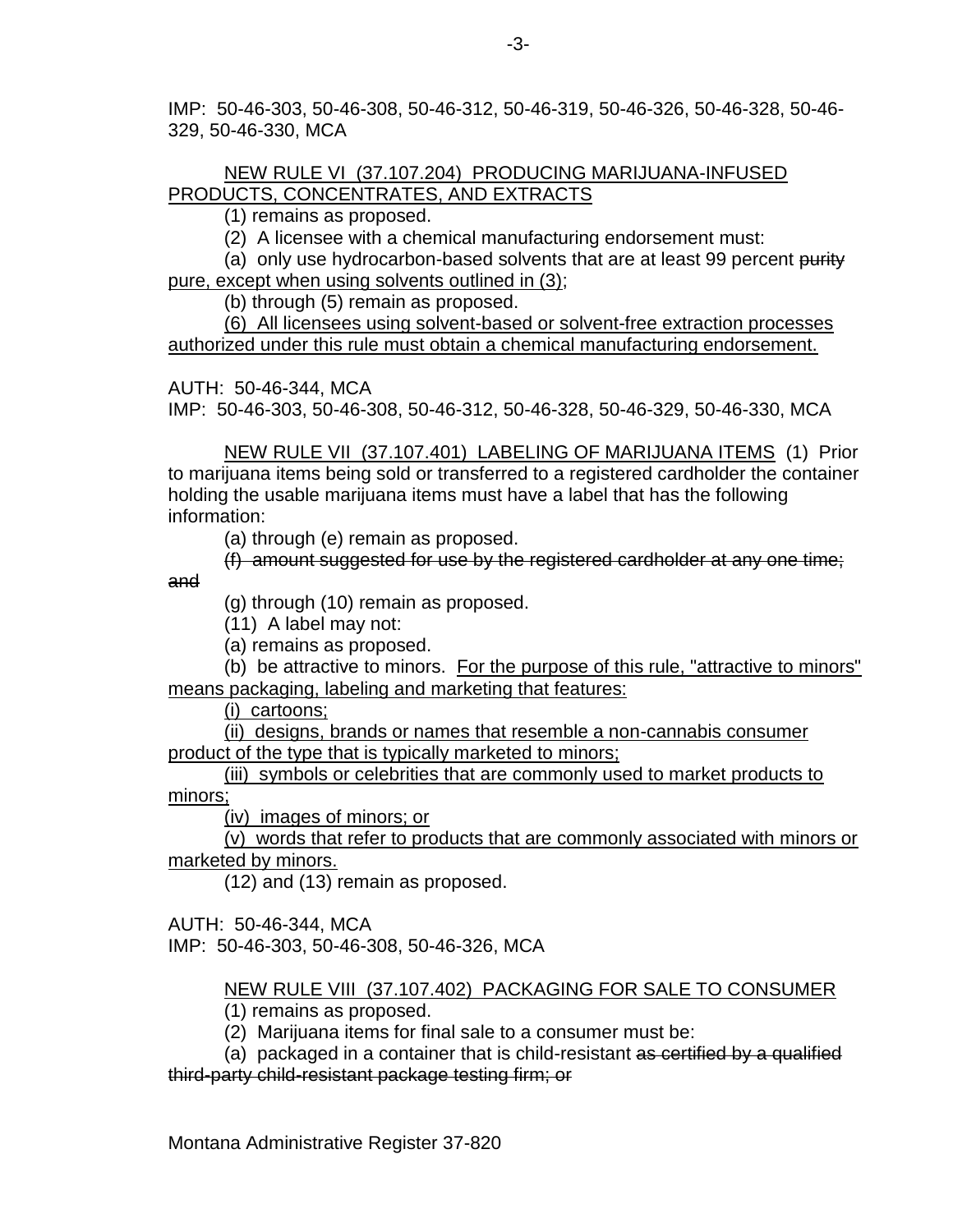(b) placed within an exit package that is certified by a qualified third-party child-resistant package testing firm prior to final sale to consumer; and

(c) packaged in a container or placed in an exit package that is capable of being resealed and made child resistant again after it has been opened if the item is designed for multiple use as defined in ARM 37.107.110; and

(d) remains as proposed, but is renumbered (b).

AUTH: 50-46-344, MCA IMP: 50-46-303, 50-46-308, 50-46-326, MCA

NEW RULE X (37.107.407) QUALITY ASSURANCE TESTING REQUIREMENTS (1) Except as provided in (10), A a licensee must submit for testing every test batch from a harvest lot of marijuana and process lots of marijuana-infused product, extracts, and concentrates intended for use by a registered cardholder prior to selling or transferring the marijuana item to a registered cardholder.

(2) Usable marijuana lots consisting of dried leaves and flowers must be tested for the following:

(a) through (c) remain as proposed.

(d) microbiological screening; and

(e) heavy metals screening; and

(f) remains as proposed, but is renumbered (e).

(3) Marijuana concentrate and extract lots must be tested for the following:

(a) and (b) remain as proposed.

(c) heavy metals screening;

(d) and (e) remain as proposed, but are renumbered (c) and (d).

(4) and (5) remain as proposed.

(6) The sample and related lot or test batch fail quality assurance testing for moisture analysis if the results exceed the following limits:

(a) water activity rate of more than  $0.65$  a<sub>w</sub>; and

 $(b)$  (a) moisture content no more than fifteen twelve percent.

(7) The sample and related lot or test batch fail quality assurance testing for foreign matter screening if the results exceed the following limits:

(a) two five percent of stems 3mm or more in diameter; and

(b) five two percent of seeds or other foreign matter.

(8) and (9) remain as proposed.

(10) Heavy metals will be tested at random. A sample and related lot or test batch fail quality assurance testing for heavy metals if the results exceed the limits provided in the table below.

| <b>Heavy Metals</b> |                 |                 |
|---------------------|-----------------|-----------------|
|                     | Limits;         |                 |
|                     | Unprocessed/Dry |                 |
|                     | Flower          | Limits; Extract |
| Inorganic           |                 |                 |
| arsenic             | $2.0 \mu g/g$   | $410 \mu q/q$   |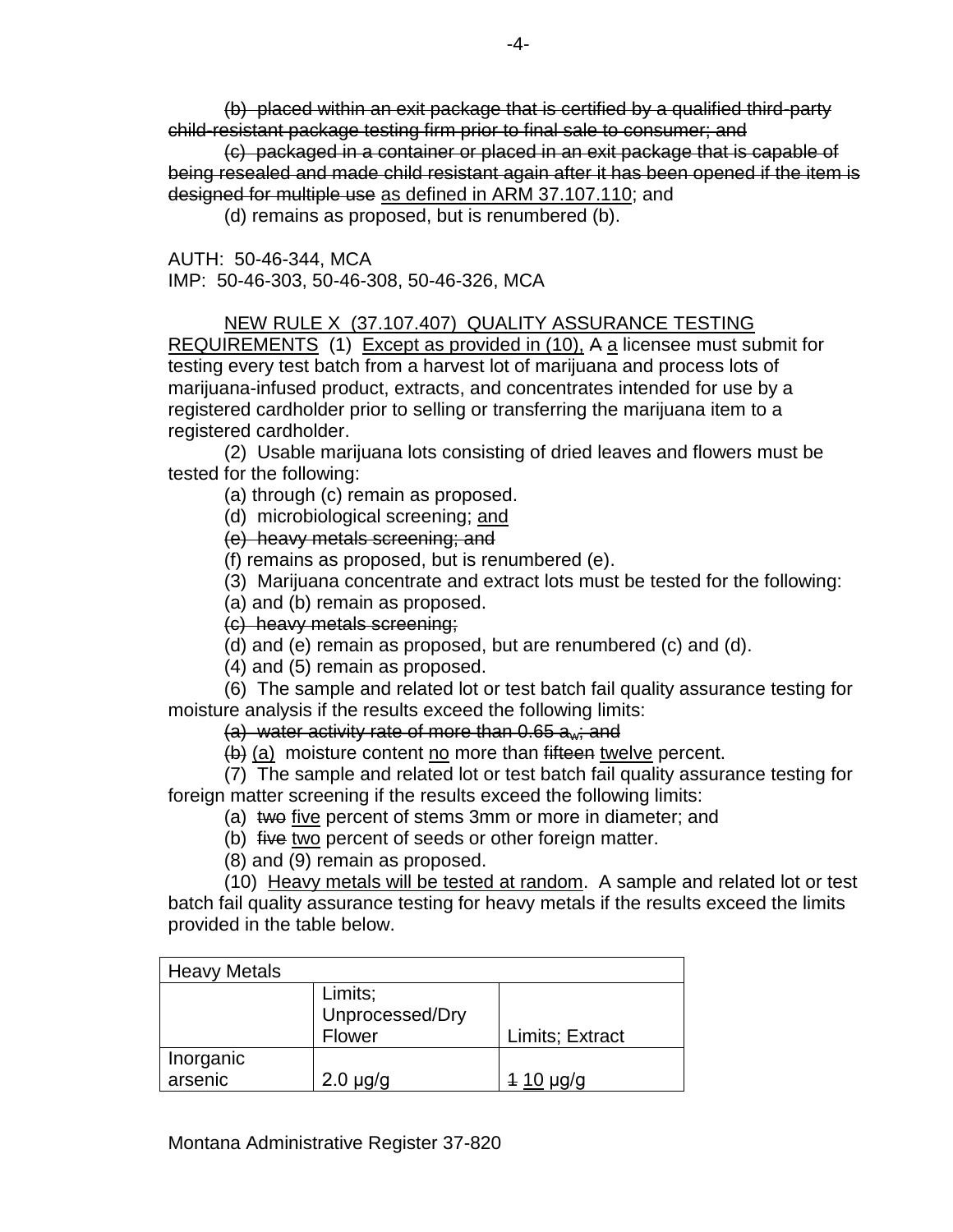| Cadmium | $0.82 \mu g/g$ | 4.1 $\mu$ g/g |
|---------|----------------|---------------|
| Lead    | 1.2 $\mu$ g/g  | $6.0 \mu g/g$ |
| Mercury | $0.4 \mu$ g/g  | $2.0 \mu g/g$ |

(11) A sample and related lot or test batch fail quality assurance testing for pesticides if the results exceed the limits provided in the table below.

| Pesticides               |                                                                      |                                                |                                     |  |  |
|--------------------------|----------------------------------------------------------------------|------------------------------------------------|-------------------------------------|--|--|
| Analyte                  | <b>Chemical Abstract</b><br>Services (CAS)<br><b>Registry Number</b> | Action Level ppm;<br>Unprocessed/Dry<br>Flower | Action Level ppm;<br><b>Extract</b> |  |  |
| Abamectin                | 71751-41-2                                                           | 0.5                                            | 2.5                                 |  |  |
| Acephate                 | 30560-19-1                                                           | 0.4                                            | $\overline{2}$                      |  |  |
| Acequinocyl              | 57960-19-7                                                           | $\overline{2}$                                 | 10                                  |  |  |
| Acetamiprid              | 135410-20-7                                                          | 0.2                                            | $\ddagger$                          |  |  |
| Aldicarb                 | $116 - 06 - 3$                                                       | 0.4                                            | $\overline{2}$                      |  |  |
| Azoxystrobin             | 131860-33-8                                                          | 0.2                                            | $\overline{1}$                      |  |  |
| <b>Bifenazate</b>        | 149877-41-8                                                          | 0.2                                            | 1                                   |  |  |
| <b>Bifenthrin</b>        | 82657-04-3                                                           | 0.2                                            | 1                                   |  |  |
| <b>Boscalid</b>          | 188425-85-6                                                          | 0.4                                            | $\overline{2}$                      |  |  |
| Carbaryl                 | 63-25-2                                                              | 0.2                                            | $\overline{1}$                      |  |  |
| Carbofuran               | 1563-66-2                                                            | 0.2                                            | $\overline{1}$                      |  |  |
| Chlorantraniliprole      | 500008-45-7                                                          | 0.2                                            | $\overline{1}$                      |  |  |
| Chlorfenapyr             | 122453-73-0                                                          | $\overline{1}$                                 | $\overline{5}$                      |  |  |
| Chlormequat              |                                                                      |                                                |                                     |  |  |
| chloride                 | 999-81-5                                                             | 1                                              | 5                                   |  |  |
| Chlorpyrifos             | 2921-88-2                                                            | 0.2                                            | $\overline{1}$                      |  |  |
| Clofentezine             | 74115-24-5                                                           | 0.2                                            | $\overline{1}$                      |  |  |
| Cyfluthrin               | 68359-37-5                                                           | 1                                              | 5                                   |  |  |
| Cypermethrin             | 52315-07-8                                                           | $\overline{\mathbf{1}}$                        | $\overline{5}$                      |  |  |
| Daminozide               | 1596-84-5                                                            | 1                                              | 5                                   |  |  |
| <b>DDVP (Dichlorvos)</b> | $62 - 73 - 7$                                                        | 0.1                                            | 0.5                                 |  |  |
| <b>Diazinon</b>          | 333-41-5                                                             | 0.2                                            | $\overline{1}$                      |  |  |
| <b>Dimethoate</b>        | $60 - 51 - 5$                                                        | 0.2                                            | $\overline{1}$                      |  |  |
| <b>Ethoprophos</b>       | 13194-48-4                                                           | 0.2                                            | $\overline{1}$                      |  |  |
| <b>Etofenprox</b>        | 80844-07-1                                                           | 0.4                                            | $\overline{2}$                      |  |  |
| Etoxazole                | 153233-91-1                                                          | 0.2                                            | 1                                   |  |  |
| Fenoxycarb               | 72490-01-8                                                           | 0.2                                            | 1                                   |  |  |
| Fenpyroximate            | 134098-61-6                                                          | 0.4                                            | $\overline{2}$                      |  |  |
| Fipronil                 | 120068-37-3                                                          | 0.4                                            | $\overline{2}$                      |  |  |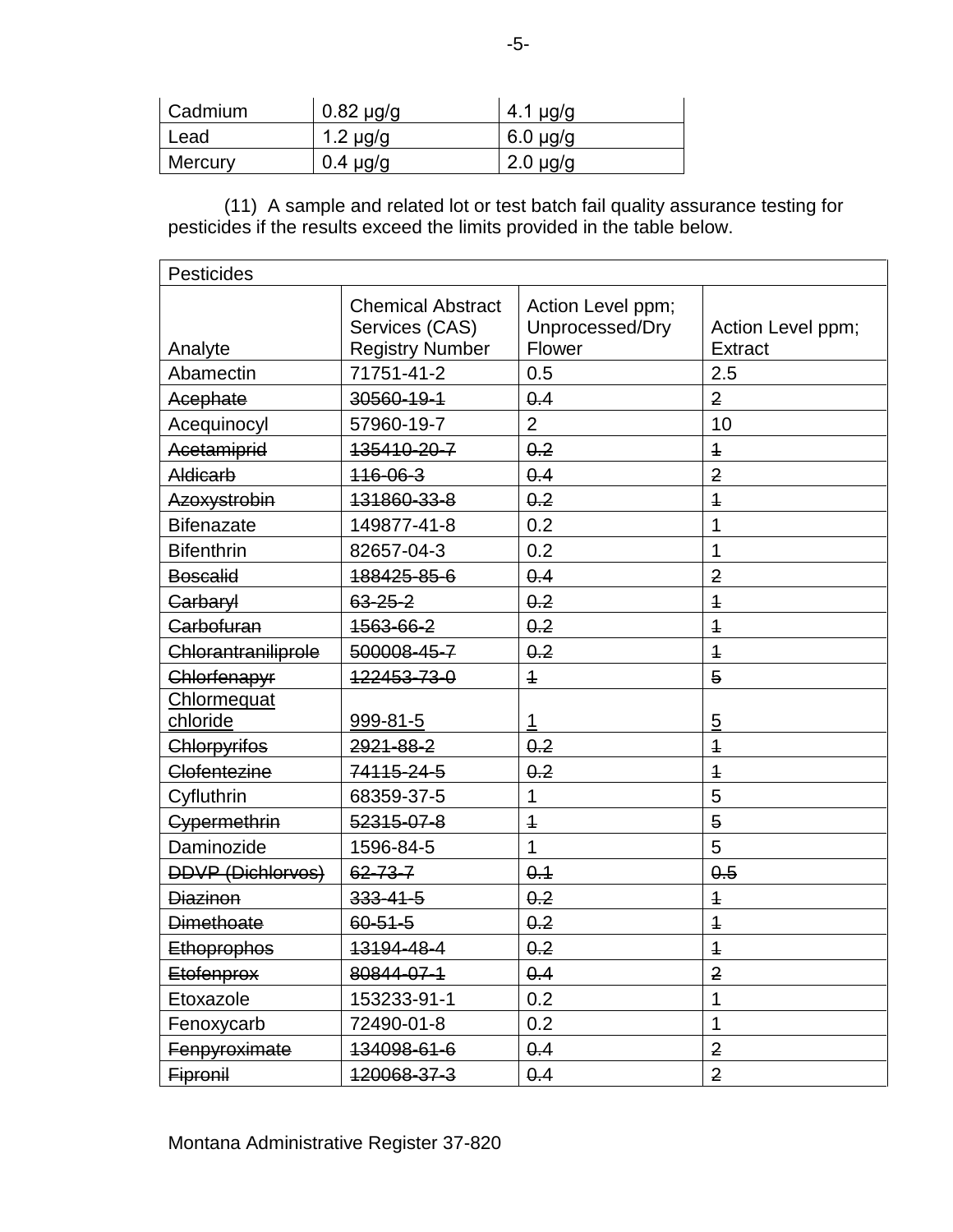| <b>Flonicamid</b>  | 158062-67-0    | $\overline{1}$ | 5              |
|--------------------|----------------|----------------|----------------|
| <b>Fludioxonil</b> | 131341-86-1    | 0.4            | $\overline{2}$ |
| Hexythiazox        | 78587-05-0     | $\overline{1}$ | 5              |
| Imazalil           | 35554-44-0     | 0.2            | 1              |
| Imidacloprid       | 138261-41-3    | 0.4            | $\overline{2}$ |
| Kresoxim-methyl    | 143390-89-0    | 0.4            | $\overline{2}$ |
| <b>Malathion</b>   | $121 - 75 - 5$ | 0.2            | $\overline{1}$ |
| <b>Metalaxyl</b>   | 57837-19-1     | 0.2            | $\overline{1}$ |
| <b>Methiocarb</b>  | 2032-65-7      | 0.2            | $\overline{1}$ |
| <b>Methomyl</b>    | 16752-77-5     | 0.4            | $\overline{2}$ |
| Methyl parathion   | 298-00-0       | 0.2            | $\ddagger$     |
| <b>MGK-264</b>     | 113-48-4       | 0.2            | $\overline{1}$ |
| Myclobutanil       | 88671-89-0     | 0.2            | 0.6            |
| <b>Naled</b>       | 300-76-5       | 0.5            | 2.5            |
| Oxamyl             | 23135-22-0     | $\overline{1}$ | 5              |
| Paclobutrazol      | 76738-62-0     | 0.4            | $\overline{2}$ |
| Permethrins*       | 52645-53-1     | 0.2            | $\overline{1}$ |
| Phosmet            | $732 - 11 - 6$ | 0.2            | $\overline{1}$ |
| Piperonyl_butoxide | $51 - 03 - 6$  | $\overline{2}$ | 40             |
| Prallethrin        | 23031-36-9     | 0.2            | $\overline{1}$ |
| Propiconazole      | 60207-90-1     | 0.4            | $\overline{2}$ |
| Propoxur           | $114 - 26 - 1$ | 0.2            | $\ddagger$     |
| Pyrethrins†        | 8003-34-7      | $\mathbf{1}$   | 5              |
| Pyridaben          | 96489-71-3     | 0.2            | $\ddagger$     |
| Spinosad           | 168316-95-8    | 0.2            | 1              |
| Spiromesifen       | 283594-90-1    | 0.2            | 1              |
| Spirotetramat      | 203313-25-1    | 0.2            | 1              |
| Spiroxamine        | 118134-30-8    | 0.4            | $\overline{2}$ |
| Tebuconazole       | 80443-41-0     | 0.4            | $\overline{2}$ |
| Thiacloprid        | 111988-49-9    | 0.2            | $\overline{1}$ |
| Thiamethoxam       | 153719-23-4    | 0.2            | $\overline{1}$ |
| Trifloxystrobin    | 141517-21-7    | 0.2            | 1              |

\* Permethrins should be measured as cumulative residue of cis- and transpermethrin isomers (CAS numbers 54774-45-7 and 51877-74-8).

† Pyrethrins should be measured as the cumulative residues of pyrethrin 1, cinerin 1 and jasmolin 1 (CAS numbers 121-21-1, 25402-06-6, and 4466-14-2 respectively).

AUTH: 50-46-344, MCA IMP: 50-46-303, 50-46-308, 50-46-311, 50-46-326, MCA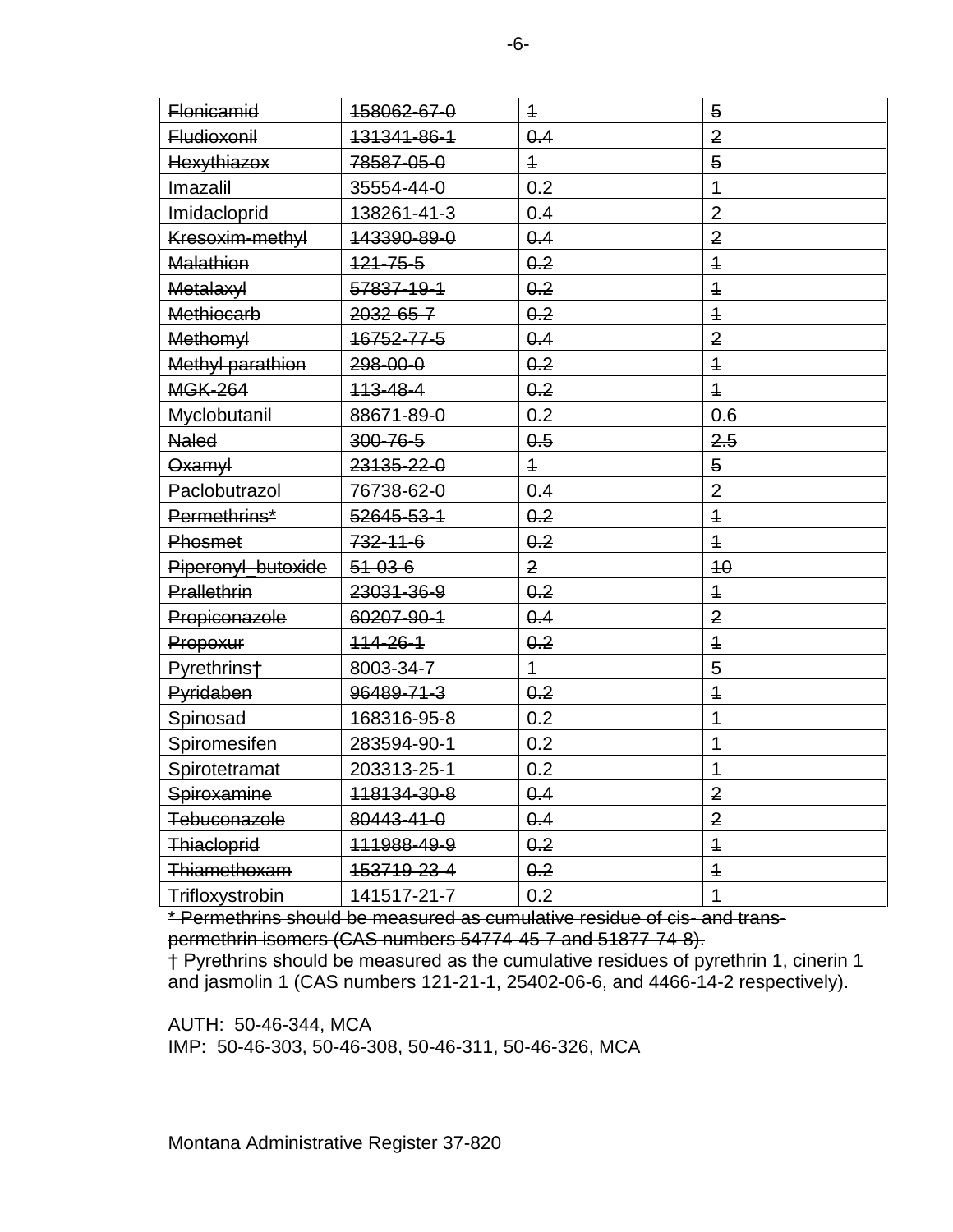#### NEW RULE XII (37.107.305) MARIJUANA TESTING LABORATORY LICENSEE REQUIREMENTS

(1) through (4) remain as proposed.

(5) All licensee employees must wear a department-issued identification badge or clothing that easily identifies the individual as an employee.

(6) A licensee must maintain a daily log of all visitor activity to a limited access area on a registered premises. The log must contain the first and last name and the date they visited.

(7) and (8) remain as proposed.

(9) A licensee must have a written security plan maintained on the premises that adequately safeguards against theft, diversion, or tampering of marijuana items both on the premises and during transit.

(10) remains as proposed.

(11) A licensee must ensure general sanitary requirements are met on the premises to include:

(a) adequate and convenient hand-washing facilities;

(b) proper and timely removal of all litter and waste; and

(c) adequate and readily accessible toilet facilities that are maintained in a sanitary condition and good repair;

(d) prohibiting a licensee or licensee employee with a communicable disease, open or draining skin lesions, or any illness accompanied by diarrhea or vomiting from working on a premises until the condition is corrected if the individual has a reasonable possibility of contacting marijuana items; and

(e) assurance that the licensee or licensee employees wash hands thoroughly before starting work, prior to having contact with a marijuana item, and at any other time when the hands may have become soiled or contaminated.

(12) through (14) remain as proposed.

AUTH: 50-46-344, MCA

IMP: 50-46-303, 50-46-311, 50-46-312, 50-46-326, 50-46-328, 50-46-329, MCA

NEW RULE XIII (37.107.306) MARIJUANA TESTING LABORATORIES ACCREDITATION (1) A laboratory licensee must be have processes that are ISO 17025 accredited.

(2) An applicant, after providing written evidence of pending ISO 17025 accreditation:

(a) remains as proposed.

(b) is eligible for a provisional license not to exceed  $s$ ix 12 months.

(3) A licensed laboratory must maintain ISO accreditation at all times.

(4) If a laboratory's process accreditation lapses or is revoked, the laboratory may not perform any activities until it is reinstated.

AUTH: 50-46-344, MCA IMP: 50-46-303, 50-46-311, 50-46-312, MCA

NEW RULE XIV (37.107.205) INVENTORY TRACKING SYSTEM USER REQUIREMENTS (1) A licensee must have an a department inventory tracking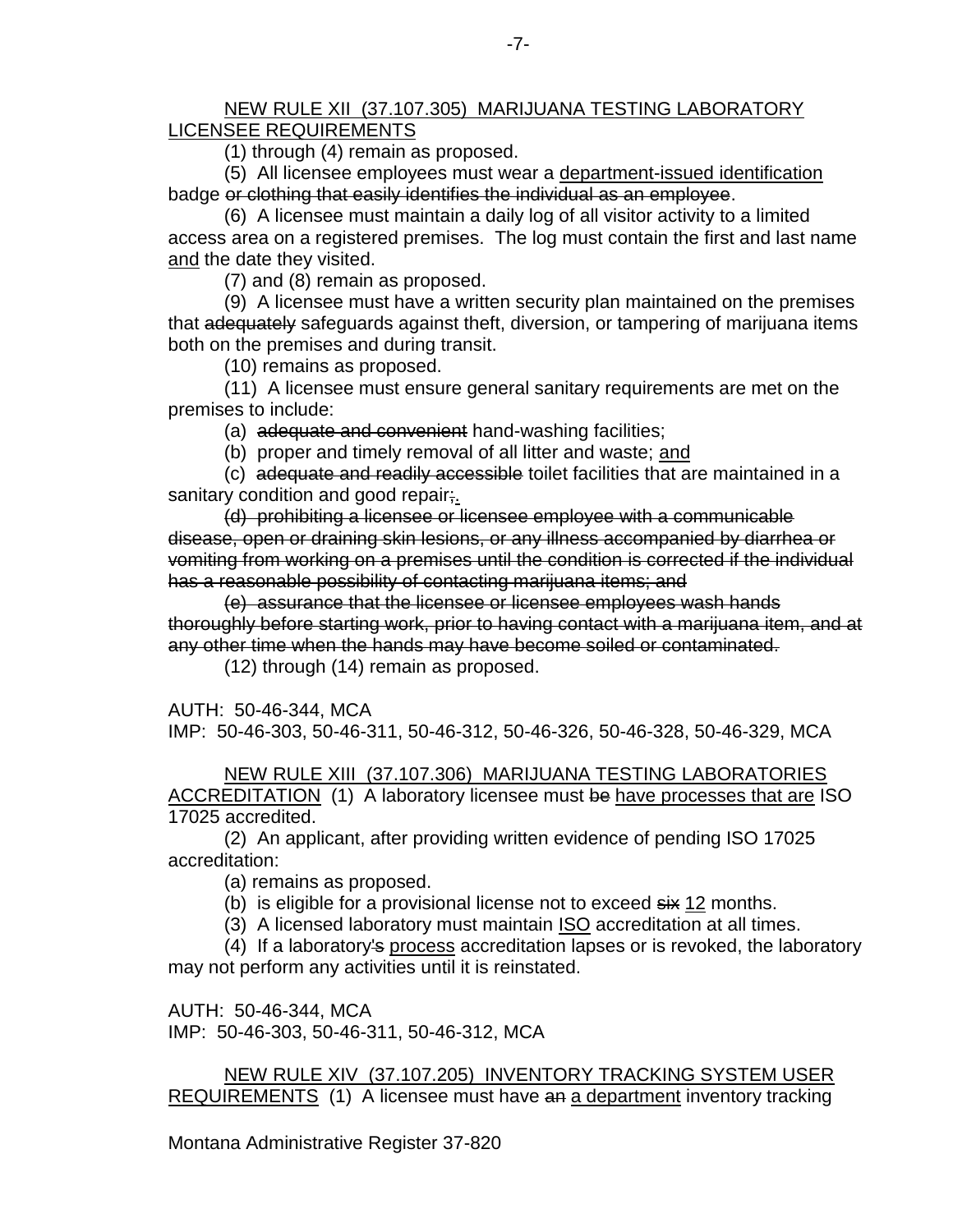system account activated and functional prior to operating or exercising any privileges of the license and must maintain an active account while licensed.

(2) through (13) remain as proposed.

(14) A licensee may not transport any marijuana items to another registered premises until access is restored and all information is recorded into the inventory tracking system.

(15) remains as proposed, but is renumbered (14).

AUTH: 50-46-344, MCA

IMP: 50-46-303, 50-46-308, 50-46-311, 50-46-319, 50-46-326, 50-46-329, MCA

NEW RULE XVI (37.107.124) TRANSPORTATION AND DELIVERY OF MARIJUANA ITEMS (1) Marijuana items may only be transported between a registered premises, or licensed testing laboratories, or a registered cardholder's home by a licensee or licensee employee.

(2) through (10) remain as proposed.

AUTH: 50-46-344, MCA IMP: 50-46-303, 50-46-308, 50-46-311, 50-46-319, 50-46-326, 50-46-329, MCA

NEW RULE XVII (37.107.413) WASTE MANAGEMENT

(1) and (2) remain as proposed.

(3) The allowable method to render marijuana plant waste unusable is by grinding and incorporating the marijuana plant waste with other ground materials so the resulting mixture is at least fifty percent nonmarijuana waste by volume. Material used to grind with the marijuana falls into two categories: compostable waste and non-compostable waste.

(a) Compostable mixed waste is marijuana waste to be disposed as compost feedstock or in another organic waste method, such as an anaerobic digester, mixed with food waste, yard waste, or vegetable based grease or oils.

(b) Noncompostable mixed waste is marijuana waste to be disposed in a landfill or another disposal method, such as an incinerator, mixed with paper waste, cardboard waste, plastic waste, or soil.

(3) through (5) remain as proposed, but are renumbered (4) through (6).

AUTH: 50-46-344, MCA IMP: 50-46-303, 50-46-308, 50-46-311, MCA

4. The department has amended the following rules as proposed, but with the following changes from the original proposal, new matter underlined, deleted matter interlined:

37.107.110 DEFINITIONS

(1) and (2) remain as proposed.

(3) "Batch" means (a) a quantity of usable marijuana from a harvest lot; or (b) a quantity of cannabinoid concentrate or extract or cannabinoid product from a process lot.

(3) and (4) remain as proposed, but are renumbered (4) and (5).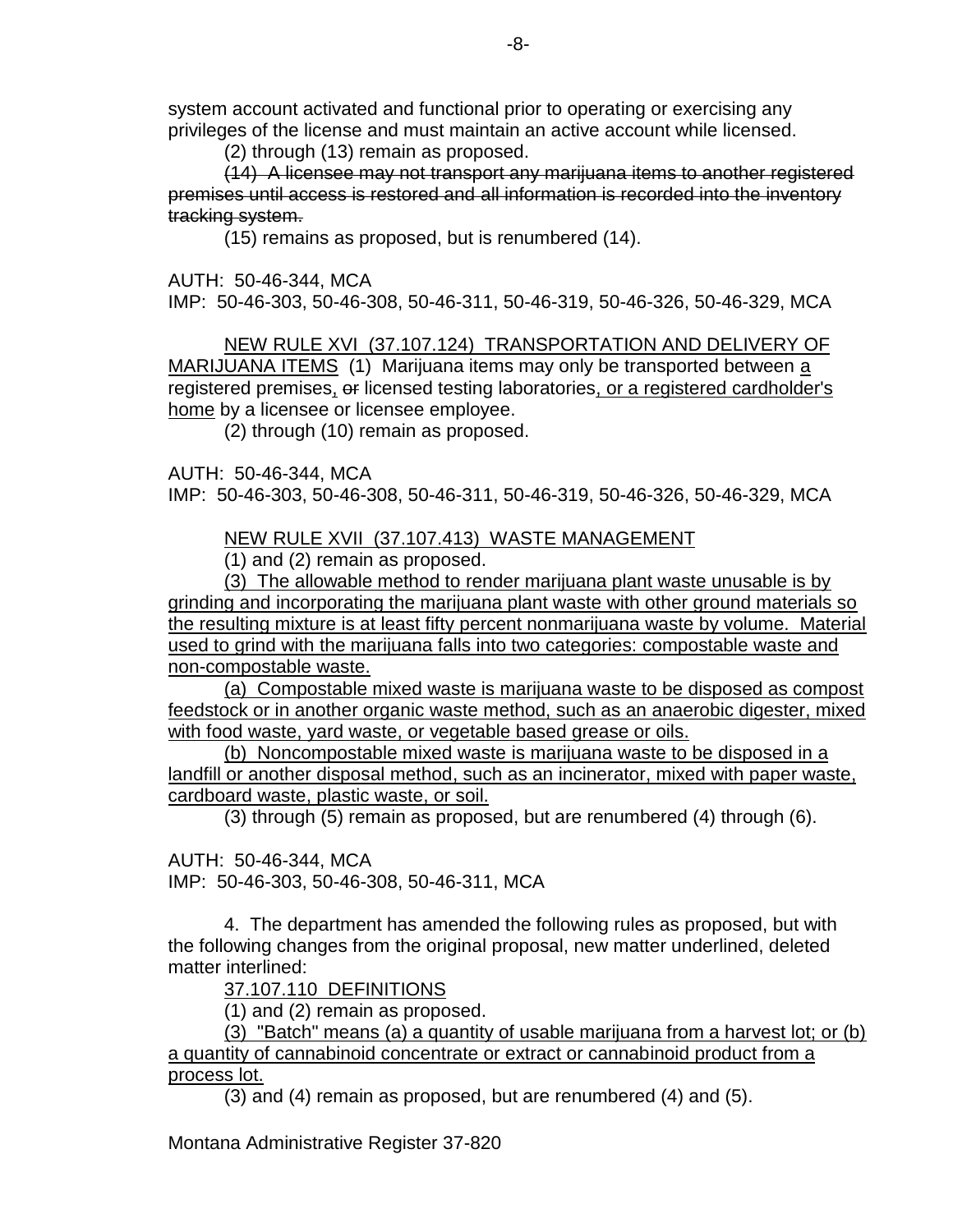(6) "Child resistant" means designed or constructed to be significantly difficult for children under five years of age to open and not difficult for adults to use properly. The standard for child-resistant packaging is set by the federal consumer product safety commission (CPSC) and the testing procedures found in 16 CFR 1700.20 (2012).

(5) through (8) remain as proposed, but are renumbered (7) through (10).

(11) "Financial interest" means any interest or ownership in the business or entity.

(9) and (10) remain as proposed, but are renumbered (12) and (13).

(11) (14) "Harvest lot" means a specifically identified quantity of marijuana that is cultivated utilizing the same growing practices, harvested within a 48 72 hour period at the same location, and cured under uniform conditions. A harvest lot may contain multiple strains.

(12) through (25) remain as proposed, but are renumbered (15) through (28).

AUTH: 50-46-344, MCA IMP: 50-46-303, 50-46-307, 50-46-308, 50-46-310, 50-46-318, 50-46-344, MCA

# 37.107.115 LICENSE AND ENDORSEMENT APPLICATION PROCESS

(1) through (3) remain as proposed.

(4) Applicants include, but are not limited to:

(a) any individual or legal entity who holds or controls an interest, ownership, or partnership of ten percent or more in the business or entity;

(b) through (17) remain as proposed.

AUTH: 50-46-344, MCA IMP: 50-46-303, 50-46-308, 50-46-309, 50-46-344, MCA

37.107.117 FEES (1) An applicant must submit to the department the following fees with the initial application and renewal application:

(a) remains as proposed.

(b) provider or marijuana-infused product provider with:

(i) ten or fewer registered cardholders, an application fee of \$1,000;

(c) (ii) provider or marijuana-infused product provider with more than ten 11

to 49 registered cardholders, an application fee of \$5,000 \$2,500;

 $(d)$  (iii) 50 or more registered cardholders, an application fee of \$5,000.

(e) through (h) remain as proposed, but are renumbered (c) through (f).

 $\overline{H}(q)$  marijuana employee permit fee of \$50 \$10 for each individual licensee employee listed on application and any subsequent hires; or

(j) for amending or changing a registry identification card, a fee of \$10.

(h) a caretaker relative, caretaker custodial parent, or legal guardian provider fee of \$100.

(2) and (3) remain as proposed.

AUTH: 50-46-344, MCA IMP: 50-46-344, MCA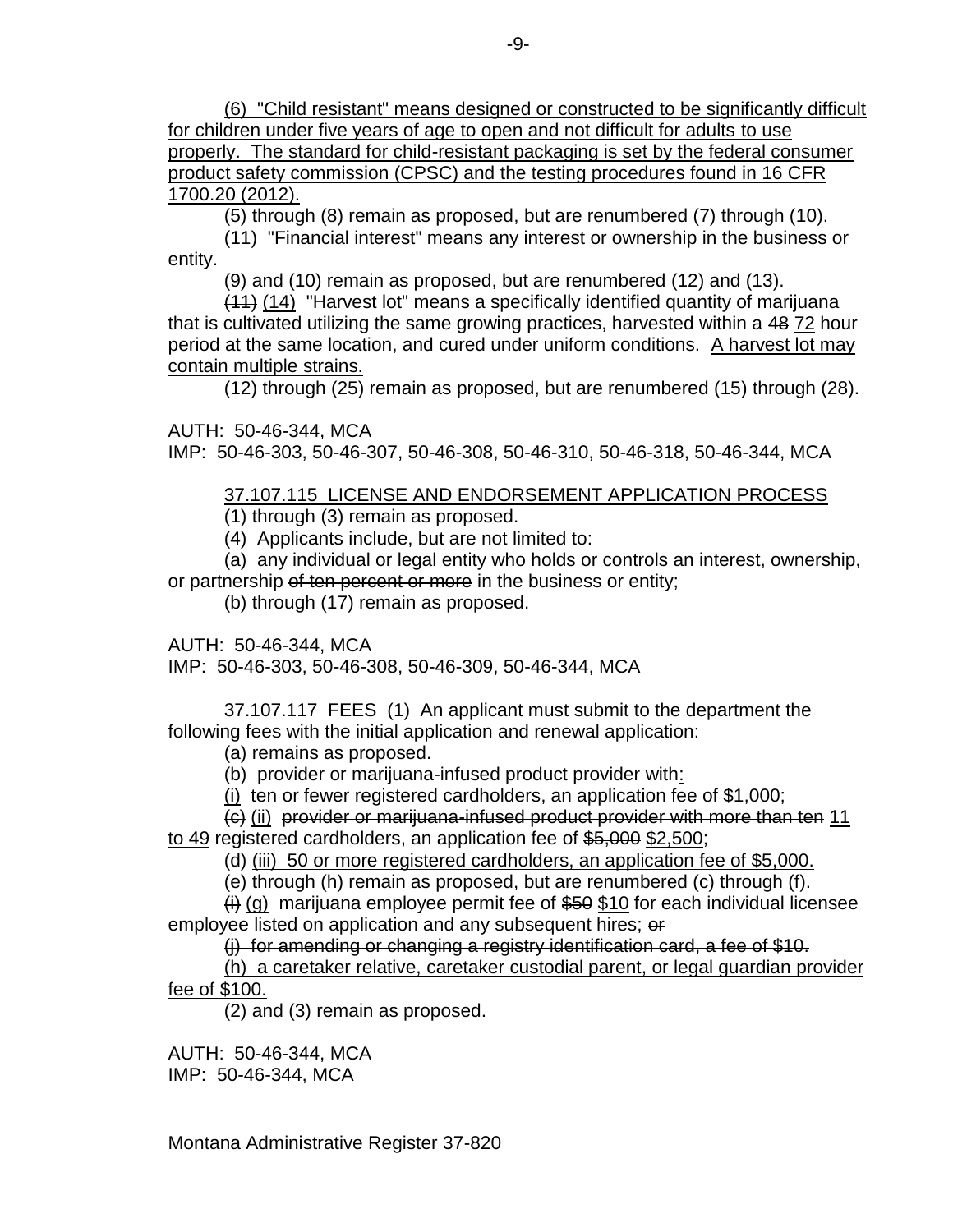## 37.107.119 FINGERPRINT AND BACKGROUND CHECK REQUIREMENTS

(1) A fingerprint background check by the Montana Department of Justice and Federal Bureau of Investigation is required for the following:

(a) all individuals listed on the application; and

(b) employees defined in 50-46-302, MCA; and

(c) remains as proposed, but is renumbered (b).

(2) through (4) remain as proposed.

(5) Results of background checks must be received prior to: approval of any application.

(a) approval of any application; and

(b) issuance of a marijuana employee permit.

(6) remains as proposed.

AUTH: 50-46-344, MCA

IMP: 50-46-303, 50-46-307, 50-46-308, 50-46-311, 50-46-344, MCA

5. The department has thoroughly considered the comments and testimony received. A summary of the comments received and the department's responses are as follows:

COMMENT #1: The department received many comments about employees including the employee badge, employee fingerprinting, employee clothing, volunteers, and employees with drug convictions, and related general sanitary requirements.

RESPONSE #1: The department agrees with the comments and revised New Rules III and XII to remove the requirement that employees will not be issued an employee permit if they have been convicted of a drug offense. The department also removed the requirement for employee fingerprinting in ARM 37.107.119. The department has also provided more clarification regarding volunteers. The department has also removed the requirement that employees have special clothing to identify them as an employee. The department revised general sanitary requirements. The department does not agree that employees do not need to have an employee permit. Issuing permits to all employees allows the department to effectively regulate the program.

COMMENT #2: The department received many comments concerning requirements for cardholder, provider, and testing laboratory applicant's proof of Montana residency.

RESPONSE #2: The department does not agree.

COMMENT #3: The department received many comments about licensee requirements including use of cannabis on a registered premises by cardholder, allowing minors on registered premises, requiring a badge and dress code, health and safety, signage, reporting registered premises changes, reporting operations plans, visitors logs, and canopy limits.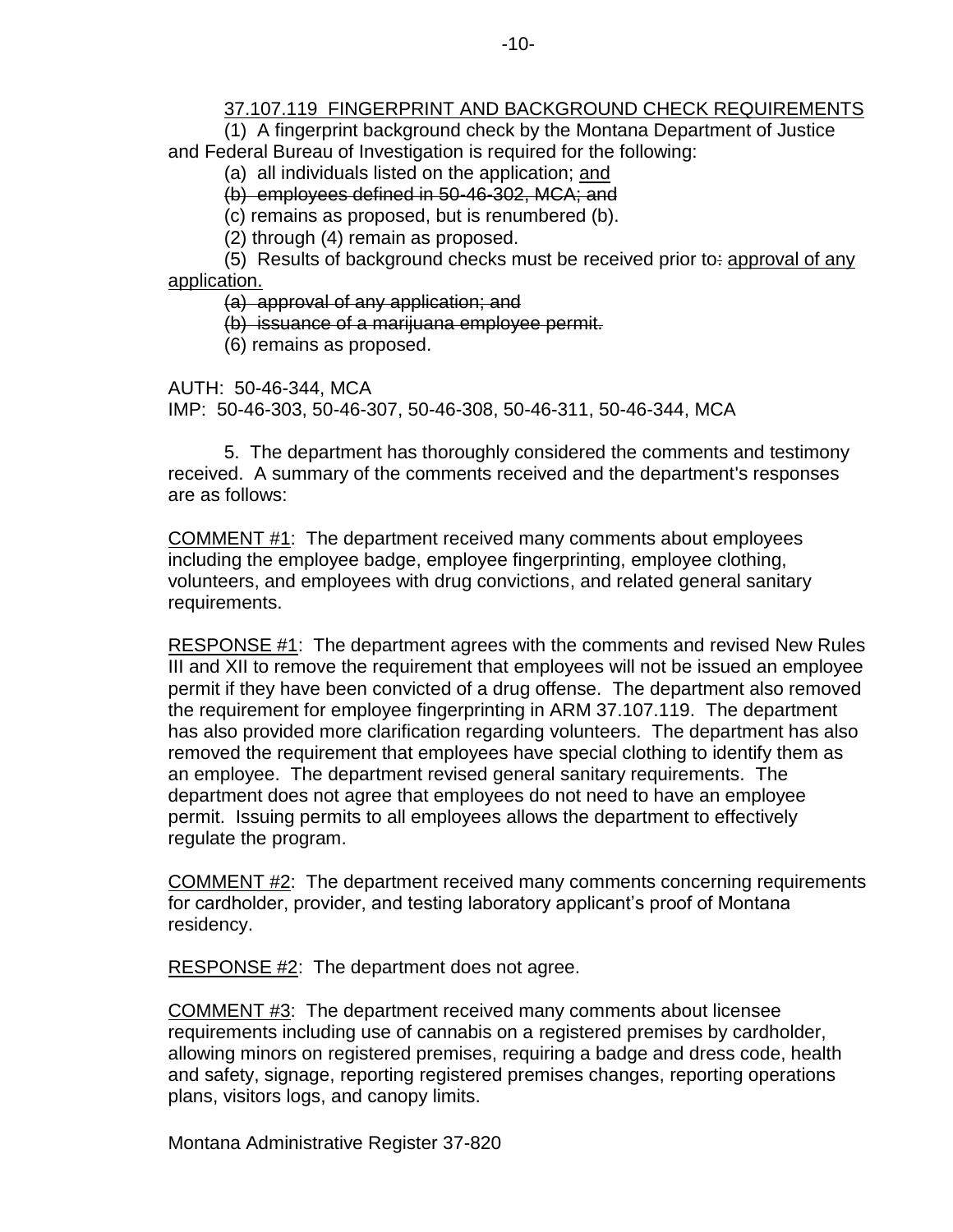RESPONSE #3: The department agrees with the comments regarding use of cannabis on a registered premises by cardholders, minors on registered premises, and requiring a badge and dress code. The department has revised New Rule V to allow for cannabis use on registered premises by active cardholders. The department has also revised New Rule V to allow minors on registered premises when accompanied by an adult. The department further recognizes that many providers work from their residence and has removed the prohibition of on-site consumption of intoxicants. Badge and dress code comments are addressed in response #1. The department does not agree with the comments regarding safety requirements, excess signage, reporting registered premises changes, reporting operations plans, visitors logs, and canopy limits. These rules ensure the health and safety of providers, employees, cardholders, and visitors and allows the department to effectively regulate the program.

COMMENT #4: The department received several comments about labeling of marijuana items, language content, and packaging.

RESPONSE #4: The department disagrees that requiring all the information to be on the product label is excessive. Consistent and complete labeling ensures patient safety and encourages safe consumption of medicine. The department agrees with the comments regarding the attractive to minors labeling requirement and packaging, and has provided additional clarity in New Rules VII, VIII, and related definitions.

COMMENT #5: The department received many comments about harvest and process lot definition, frequency of testing, quality assurance testing protocols, random testing, and testing costs. There were also comments concerning errors in actual testing values for inorganic arsenic.

RESPONSE #5: The department agrees with many of the comments and has revised New Rule X to decrease the number of required pesticides for testing and to allow for random testing of heavy metals. The reduced testing requirements will decrease the cost burden to small providers and still provide safe medicine for patients. The department has corrected the testing value error for inorganic arsenic.

COMMENT #6: The department received several comments about test process accreditation and ISO certification.

RESPONSE #6: The department agrees with the comments and has revised New Rule XIII to correct that a process is certified not a lab and to allow sufficient time to acquire ISO certification.

COMMENT #7: The department received several comments about patient home delivery.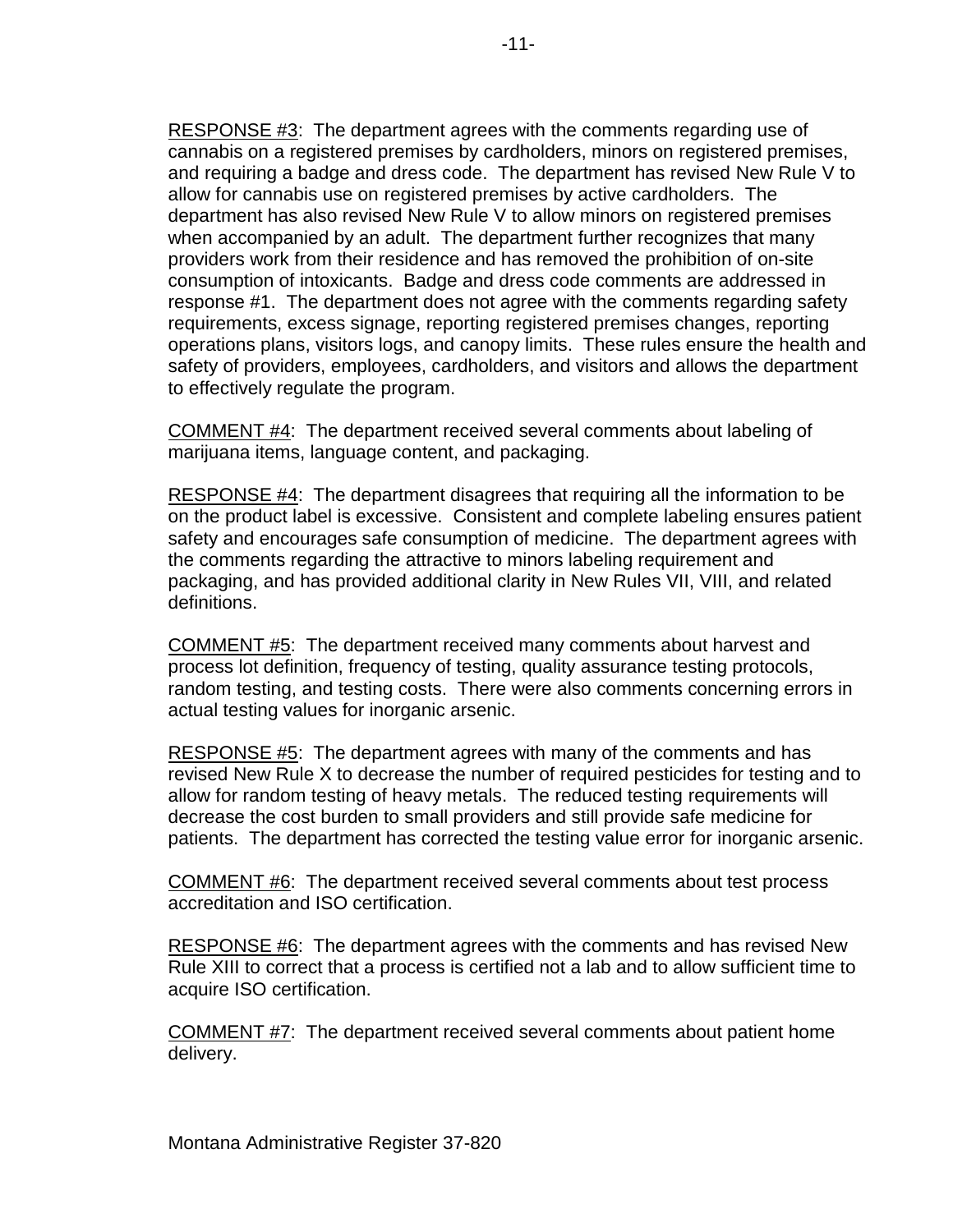RESPONSE #7: The department agrees with the comments and has revised New Rule XVI to include patient home delivery.

COMMENT #8: The department received several comments about clarifying waste management.

RESPONSE #8: The department agrees with the comments and has clarified waste management for compostable and non-compostable waste in New Rule XVII. The department does not agree that storing waste for 72 hours is excessive.

COMMENT #9: The department received comments related to clarification of reporting requirements by cardholders and licensees.

RESPONSE #9: The department disagrees that any of the reporting requirements are excessive. The department refers the commenters to the department's response #3.

COMMENT #10: The department received several comments about inspections criteria and the consequences of failed inspections.

RESPONSE #10: The department agrees that inspection criteria needs to be available to providers and will provide guidelines for interpreting the rules in the form of survey tools on our website prior to implementing inspections. The department does not agree that failed inspections are not adequately addressed in New Rule XX, as proposed.

COMMENT #11: The department received comments about fees for licensing, cardholders, employees, caretaker or legal guardians, and change fees.

RESPONSE #11: The department agrees with the comments related to employee permit fees, fees to change providers, and licensing fees including caretaker or legal guardians, and has revised its amendments to ARM 37.107.117 upon adoption. The department does not agree that the fees are excessive as fees are used to offset the costs of running the program in accordance with Montana Medical Marijuana Act.

COMMENT #12: The department received comments about clarification of various proposed definitions including financial interest, employee, registered premises, batch, and process lot.

RESPONSE #12: The department agrees with the comments provided and has revised ARM 37.107.115 to clarify who holds or controls an interest, ownership, or partnership in the business or entity. The department also revised definitions in ARM 37.107.110 to include definitions for batch, financial interest, harvest lot, and process lot.

COMMENT #13: The department received comments about transitional time frames.